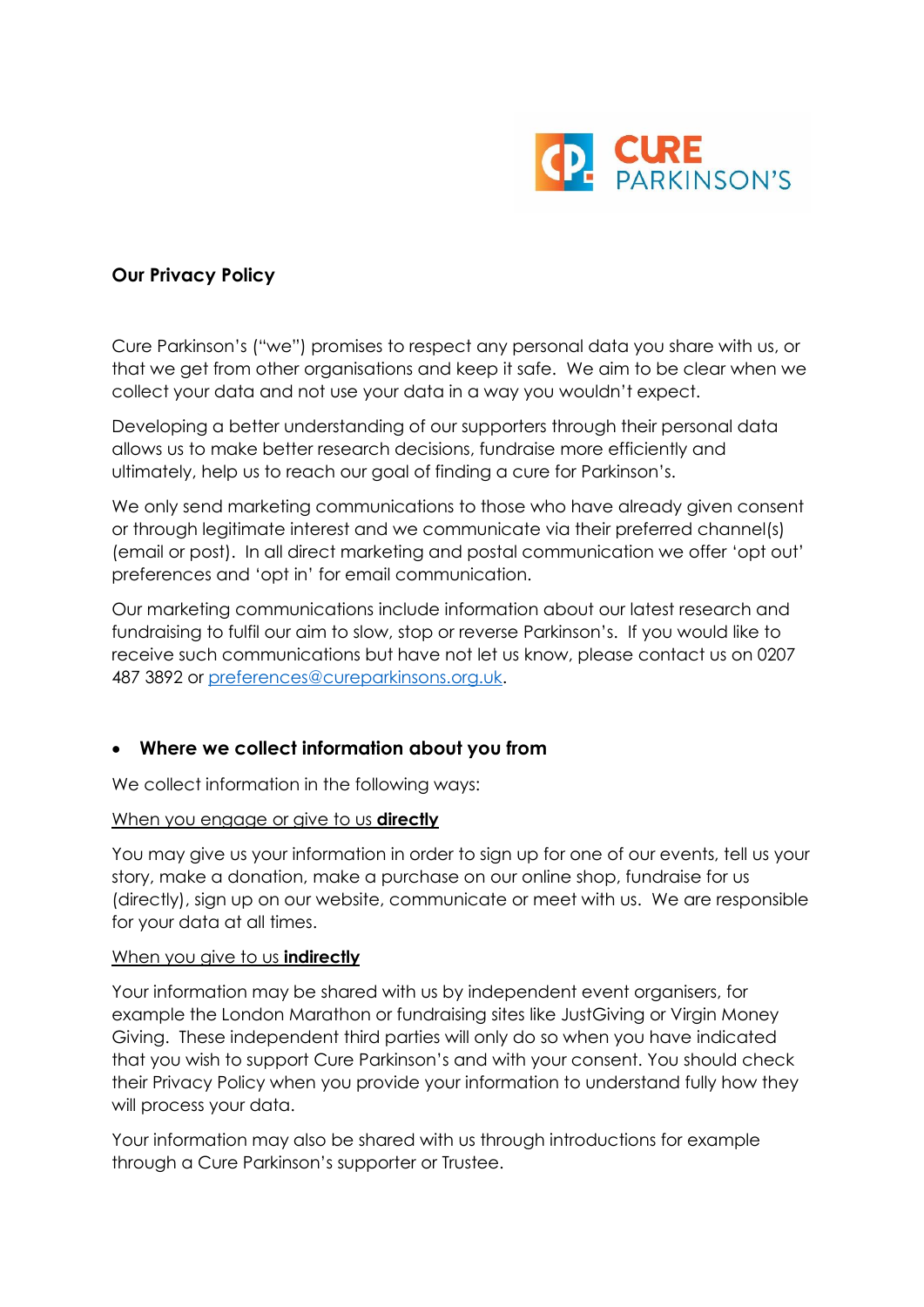# When you give permission to **other organisations** to share or it is available publicly

We may combine information you provide to us with information available from external sources in order to gain a better understanding of our supporters to improve our fundraising methods, products and services.

The information we get from other organisations may depend on your privacy settings or the responses you give, so you should regularly check them. This information comes from the following sources:

# • Third party organisations

You may have provided permission for a company or other organisation to share your data with third parties, including charities. This could be when you buy a product or service including but not limited to Farewill, ebay or christmascards.org.

• Social Media

Depending on your settings or the privacy policies for social media and messaging services like Facebook, WhatsApp, Twitter or LinkedIn, you might give us permission to access information from those accounts or services.

• Information available publicly

This may include information found in places such as Companies House, the Charity Commission and information that has been published in articles/newspapers.

## When we collect it as you use our WEBSITES OR APPS

Like most websites, we use "cookies" to help us make our site – and the way you use it – better. Cookies mean that a website will remember you. They are small text files that sites transfer to your computer (or phone or tablet). They make interacting with a website faster and easier – for example by automatically filling your name and address in text fields. There are more details in our Cookie Policy.

In addition, the type of device you're using to access our website or apps and the settings on that device may provide us with information about your device, including what type of device it is, what specific device you have, what operating system you're using, what your device settings are, and why a crash has happened. Your device manufacturer or operating system provider will have more details about what information your device makes available to us.

# • **What personal data we collect and how we use it**

Personal information is any information that can be used to identify you. For example, it can include information such as your name, date of birth, email address, postal address, telephone number and credit/debit card details, as well as information relating to your health or personal circumstances.

Data protection law recognises that certain categories of personal information are more sensitive. This is known as special categories and covers the processing of personal data revealing racial or ethnic origin, political opinions, religious or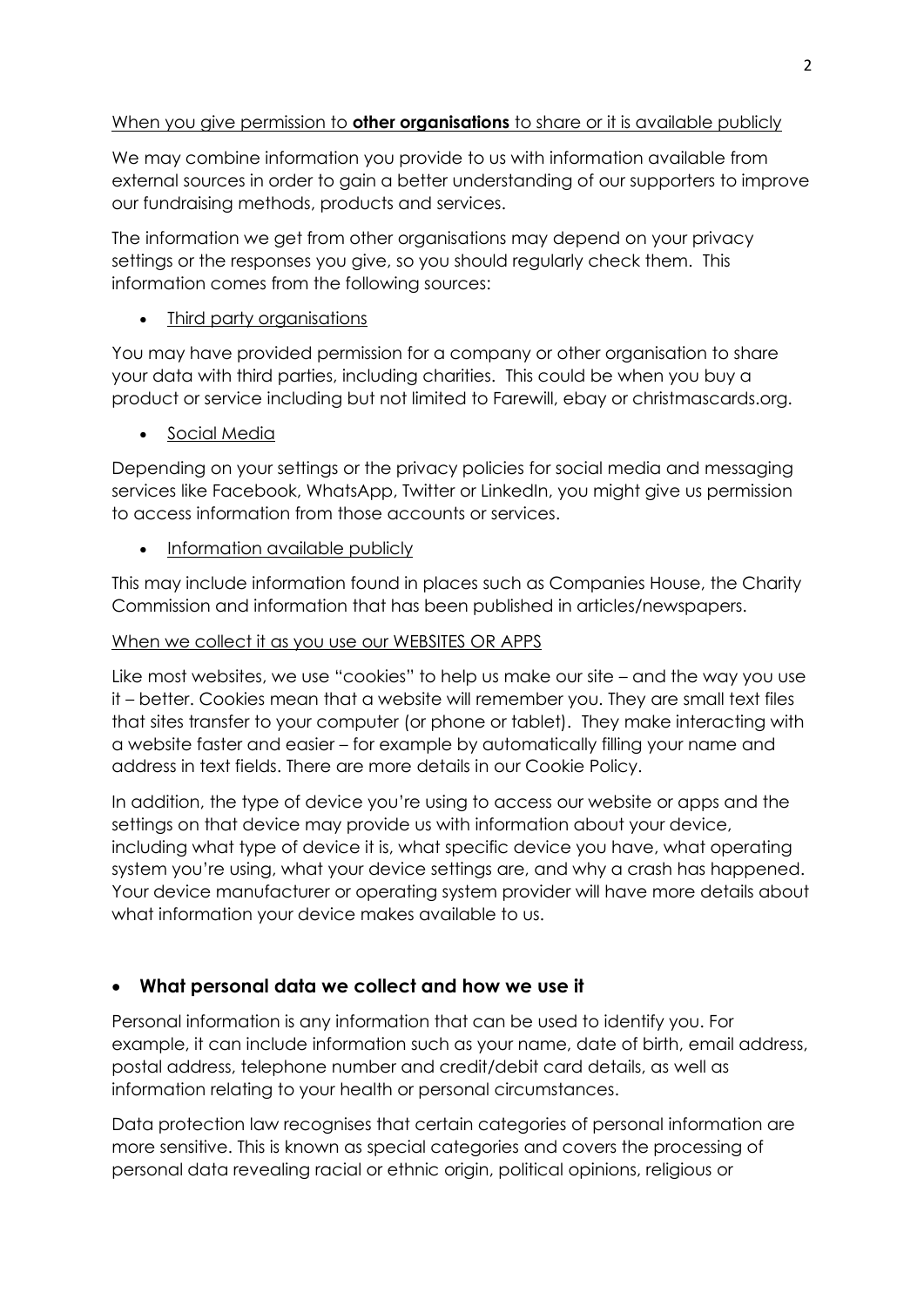philosophical beliefs, or trade union membership, and the processing of genetic data, biometric data for the purpose of uniquely identifying a natural person, data concerning health or data concerning a natural person's sex life or sexual orientation shall be prohibited. We would only collect sensitive personal information where there is a clear need to do so such as participation in a challenge event, to ascertain what services are relevant to you or to cater other support to you. Before collecting any sensitive personal information from you we will always make it clear to you what sensitive personal data we are collecting and why. We will also ask for your consent to store and retain this data.

We may collect sensitive personal data if you make the information public or if you tell us about your experiences relating to Parkinson's.

Where it is appropriate we may also ask why you have decided to donate to us. We will never make this question mandatory, and only want to know the answer if you are comfortable telling us.

We will mainly use your data to:

Provide you with the services, products or information you asked for

Administer your donation or support your fundraising, including processing gift aid

Keep a record of your relationship with us

Ensure we know how you prefer to be contacted

Understand how we can improve our services and information

If you enter your details onto one of our online forms, online shop, or donate online and you don't 'send' or 'submit' the form, we may contact you to see if we can help with any problems you may be experiencing with the form or our websites.

#### Understanding supporters and targeting fundraising and communications

We use research and screening techniques to ensure communications are relevant and timely, and to provide an improved experience for our supporters. We conduct research as it enables us to understand more about the people who support us and help us to make appropriate requests to supporters who may be able and willing to give more than they already do. Importantly, it enables us to raise more funds, sooner, and more cost-effectively, than we otherwise would.

In conducting our research, we may analyse geographic, demographic and other information relating to you so we better understand your interests and preferences in order to contact you with the most relevant communications.

#### Direct Marketing

With your consent from time to time we will contact you to let you know about the progress we are making and to ask for donations or other support. Occasionally, we may include information from partner organisations or organisations that support us in these communications. We make it easy for you to tell us how you want us to communicate, in a way that suits you and we will only contact you by email, phone or SMS with your consent. Our forms have clear marketing preference questions and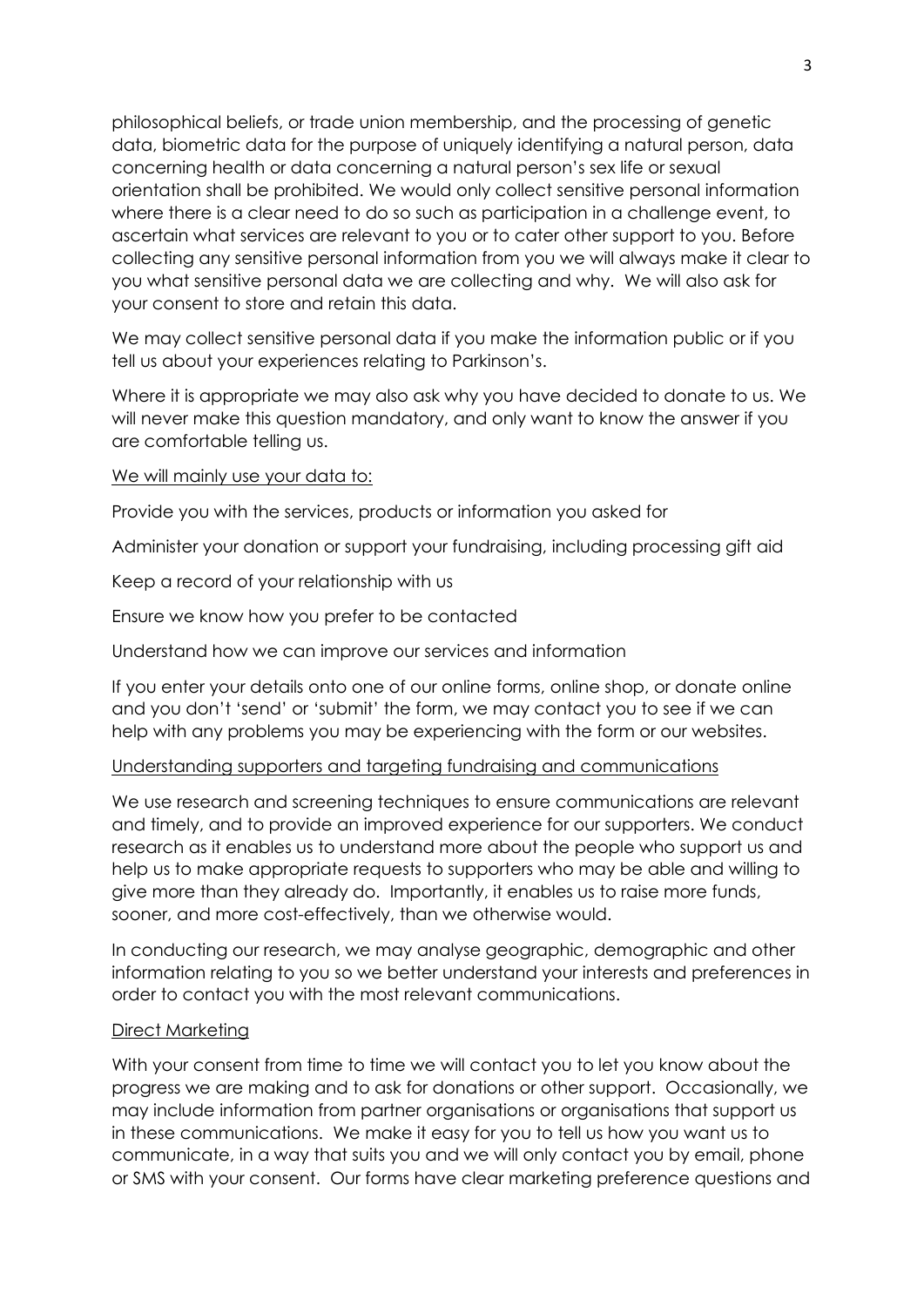we include information on how to 'opt out' when we send you marketing. If you don't want to hear from us, that's fine. Just let us know when you provide your data or contact us on 0207 487 3892 or [preferences@cureparkinsons.org.uk.](mailto:preferences@cureparkinsons.org.uk)

We do not sell or share personal details to third parties for the purposes of marketing. If we run an event in partnership with another named organisation your contact details will not be shared but names may be provided for administrative purposes e.g. registration/security. We will be very clear what will happen to your data when you register.

### Sharing your story

Some people choose to tell us about their experiences with Parkinson's to help further our work. They may take on a role as an Ambassador or Volunteer, attend our patient focused events or sit on our committees. This may include them sharing sensitive information related to their health and family life in addition to their biographical and contact information.

We monitor the types of people who are involved to ensure that the views we hear are representative of all people affected by Parkinson's. If we have the explicit involvement and informed consent of the individuals, this information may be made public by us at events, in materials promoting our campaigning and fundraising work, or in documents such as our annual report.

If we have the explicit and informed consent of the individuals, or their parent or guardian if they are under 18, this information may be made public by us at events, in materials promoting our campaigning and fundraising work, or in documents such as our bi annual postal publications (annual review and newsletter) or our monthly enews.

### Children's data

Information is usually collected when children attend our events or fundraise for us.

Our fundraising events request specific information about the age of participants. If you are under 18 and would like to get involved, please ensure that you have consent from a parent or guardian before giving us your personal information. When we collect information about a child or young person aged under 18 we will make it very clear as to the reasons for collecting this information and how it will be used.

Where possible and appropriate we will seek consent from a parent or guardian before collecting information about children.

## • **How we keep your data safe and who has access to it**

We ensure that there are appropriate technical controls in place to protect your personal details. For example our online forms are always encrypted and our network is protected and routinely monitored.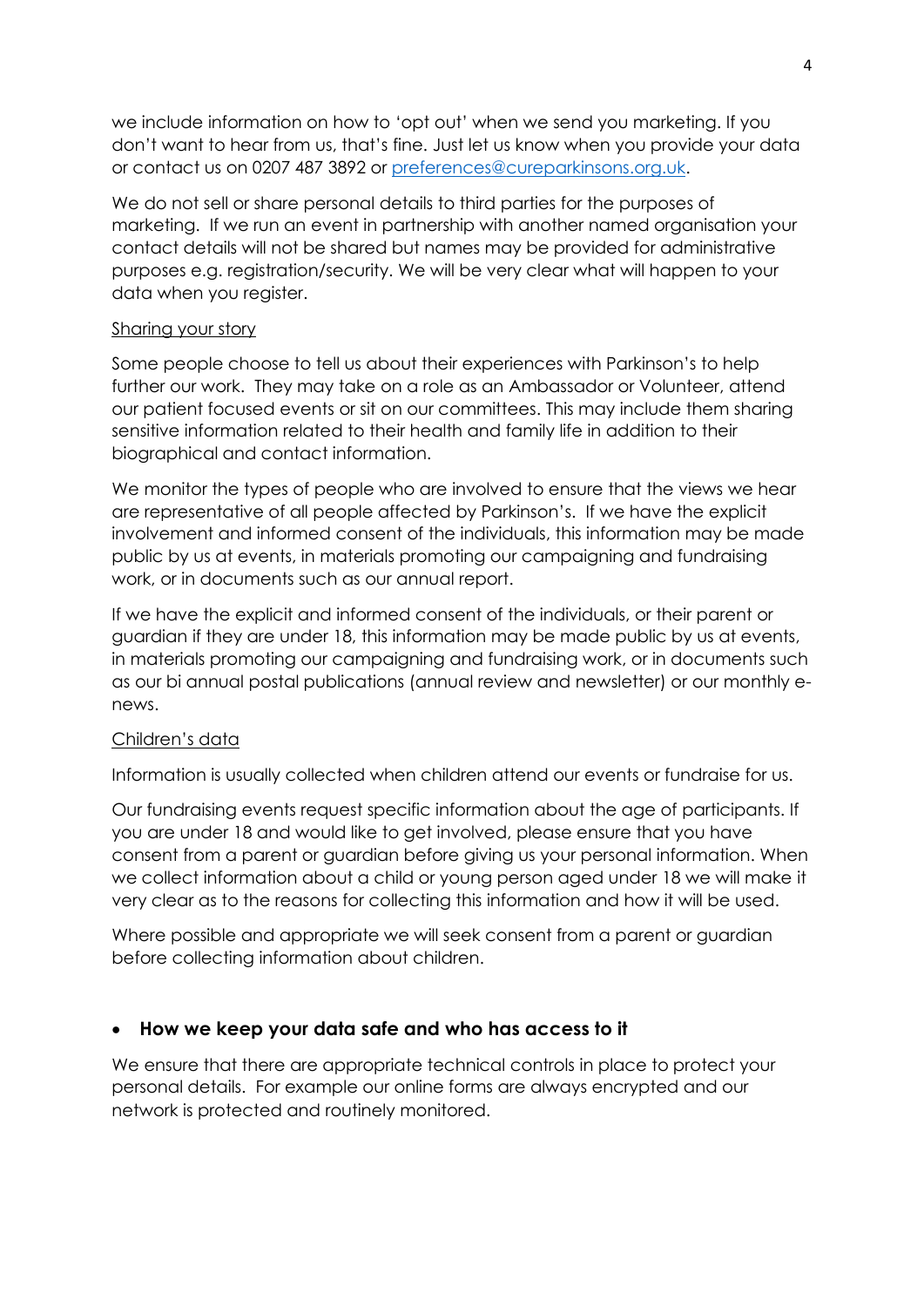We undertake regular reviews of who has access to information that we hold to ensure that your information is only accessible by appropriately trained staff, volunteers and contractors.

We sometimes use external companies to collect or process personal data on our behalf. We do comprehensive checks on these companies before we work with them, and put a contract in place that sets out our expectations and requirements; especially regarding how they manage the personal data they have collected or have access to.

We may need to disclose your details if required to the police, regulatory bodies or legal advisors.

We will only ever share your data in other circumstances if we have your explicit and informed consent.

### • **Keeping your information up to date**

Where possible we use publicly available sources to keep your records up to date; for example, the Post Office's National Change of Address database and information provided to us by other organisations as described above.

We really appreciate it if you let us know if your contact details change.

We keep your personal information only for as long as required to operate the service in accordance with legal requirements and tax and accounting rules. Where your information is no longer required, we will ensure it is disposed of in a secure manner.

# • **Your right to know what we know about you, make changes or ask us to stop using your data**

You have a right to ask us to stop processing your personal data, and if it's not necessary for the purpose you provided it to us for (e.g. processing your donation or registering you for an event) we will do so. Contact us on 0207 487 3892 or email [preferences@cureparkinsons.org.uk](mailto:preferences@cureparkinsons.org.uk) if you have any concerns.

You have a right to ask for a copy of the information we hold about you, and we will endeavour to provide you with information within 1 month from your request. If there are any discrepancies in the information we provide, please let us know and we will correct them.

If you want to access your information, send a description of the information you want to see and proof of your identity by post to Cure Parkinson's, 120 New Cavendish Street, London, W1W 6XX. We do not accept these requests by email so we can ensure that we only provide personal data to the right person.

If you have any questions please send these to [preferences@cureparkinsons.org.uk,](mailto:preferences@cureparkinsons.org.uk) and for further information see the Information Commissioner's guidance [here.](https://ico.org.uk/make-a-complaint/your-personal-information-concerns/)